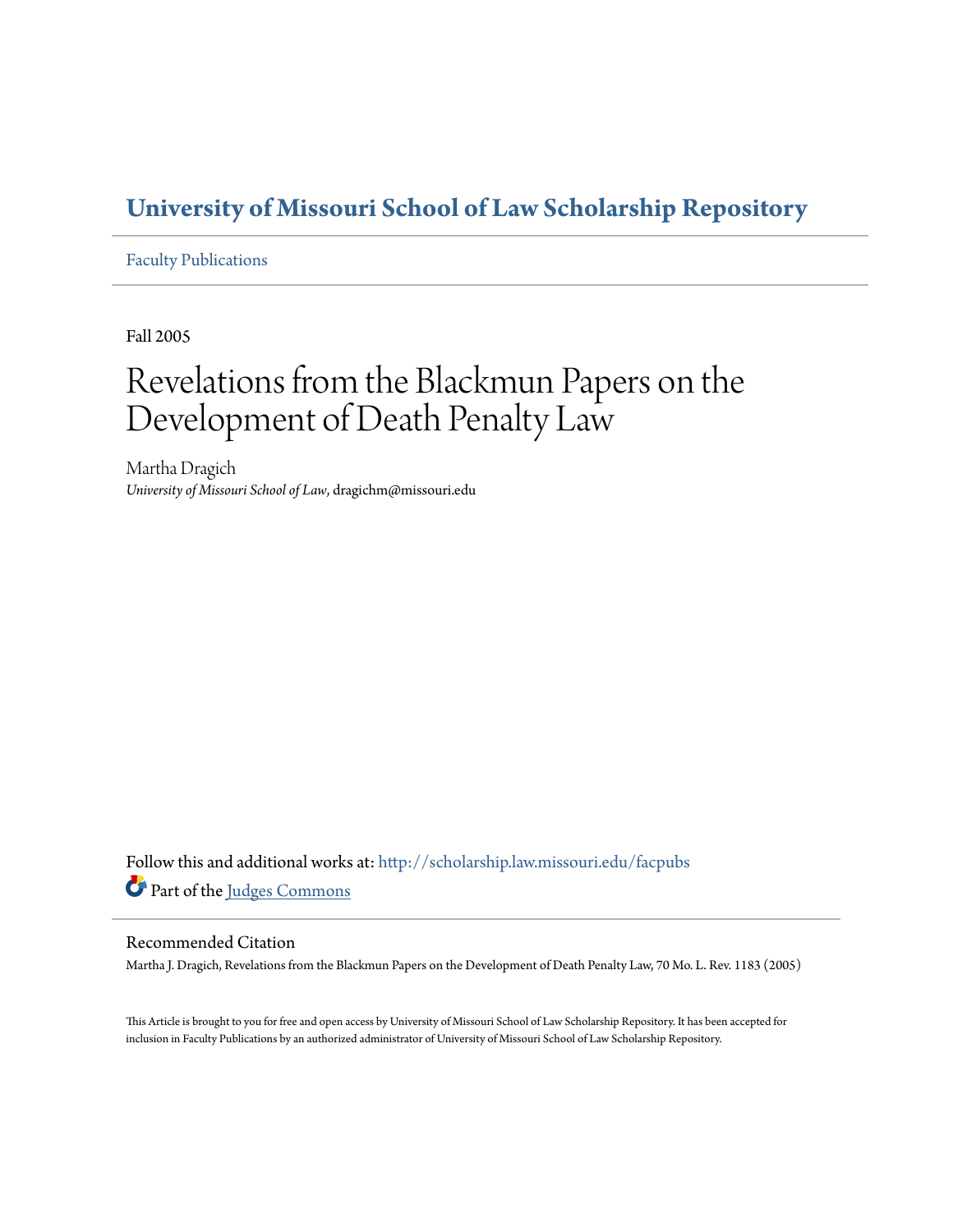# **Revelations from the Blackmun Papers on the Development of Death Penalty Law**

*Martha Dragich Pearson\**

Justice Blackmun's legacy is strongly linked to two issues **-** abortion and capital punishment.' Blackmun's opinions in these controversial areas account for much of the notion that his ideology changed while on the Court.<sup>2</sup> Participants in this Symposium have reflected on these and other areas where Justice Blackmun left his mark on American law. Professor Deason explores the arbitrability cases and shows that the Court struggled - and Justices changed their minds - even in connection with relatively technical legal issues arising in non-controversial commercial contexts.<sup>3</sup> One reason the Court struggles with some issues is that legal standards are (or become) inherently contradictory or confusing over time. As the law evolves, it moves in directions the Justices may not have anticipated and cannot continue to support. As a result, both the Court and individual Justices change direction. In the arbitrability cases, Justice Blackmun was one of several Justices whose approach changed as the law developed, largely through opinions authored by others.<sup>4</sup>

*1. See, e.g.,* Jeffrey B. King, Comment, *Now Turn to the Left: The Changing Ideology of Justice Harry A. Blackmun,* **33** Hous. L. REv. **277, 291-92 (1996).**

*2. See* Martha **J.** Dragich, *Justice Blackmun, Franz Kafka, and Capital Punishment,* **63** Mo. L. REv. **853,** 854 **&** n.3 **(1998),** and sources cited therein.

**3.** Ellen **E.** Deason, *Perspectives on Decisionmaking from the Blackmun Papers: The Cases on Arbitrability of Statutory Claims,* **70** Mo. L. REV. **1133 (2005).**

4. Deason sums up Justice Blackmun's record in the arbitrability cases as fol**lows:**

**A** number of factors influenced Justice Blackmun and, as the sequence of cases progressed, their level of significance to his decisionmaking varied. The importance with which he regarded international law and the **func**tioning of the international order seems to have been crucial in his initial pro-arbitrability stance in the cases concerning transnational arbitrations. This conclusion is supported **by** his suggestion to Justice Stewart that the *Scherk* opinion should emphasize the New York Convention and its status as **U.S.** law, and is consistent with the importance he accorded to international perspectives more generally. In the domestic context, the importance of stare decisis, consistency in statutory interpretation, and his reading of Congressional policies protecting investors held sway, but **by** then the votes to halt the march of arbitration for statutory claims were lacking, even with his support.

*Id.* at **1180.**

<sup>\*</sup> James S. Rollins Professor of Law, University of Missouri - Columbia School of Law.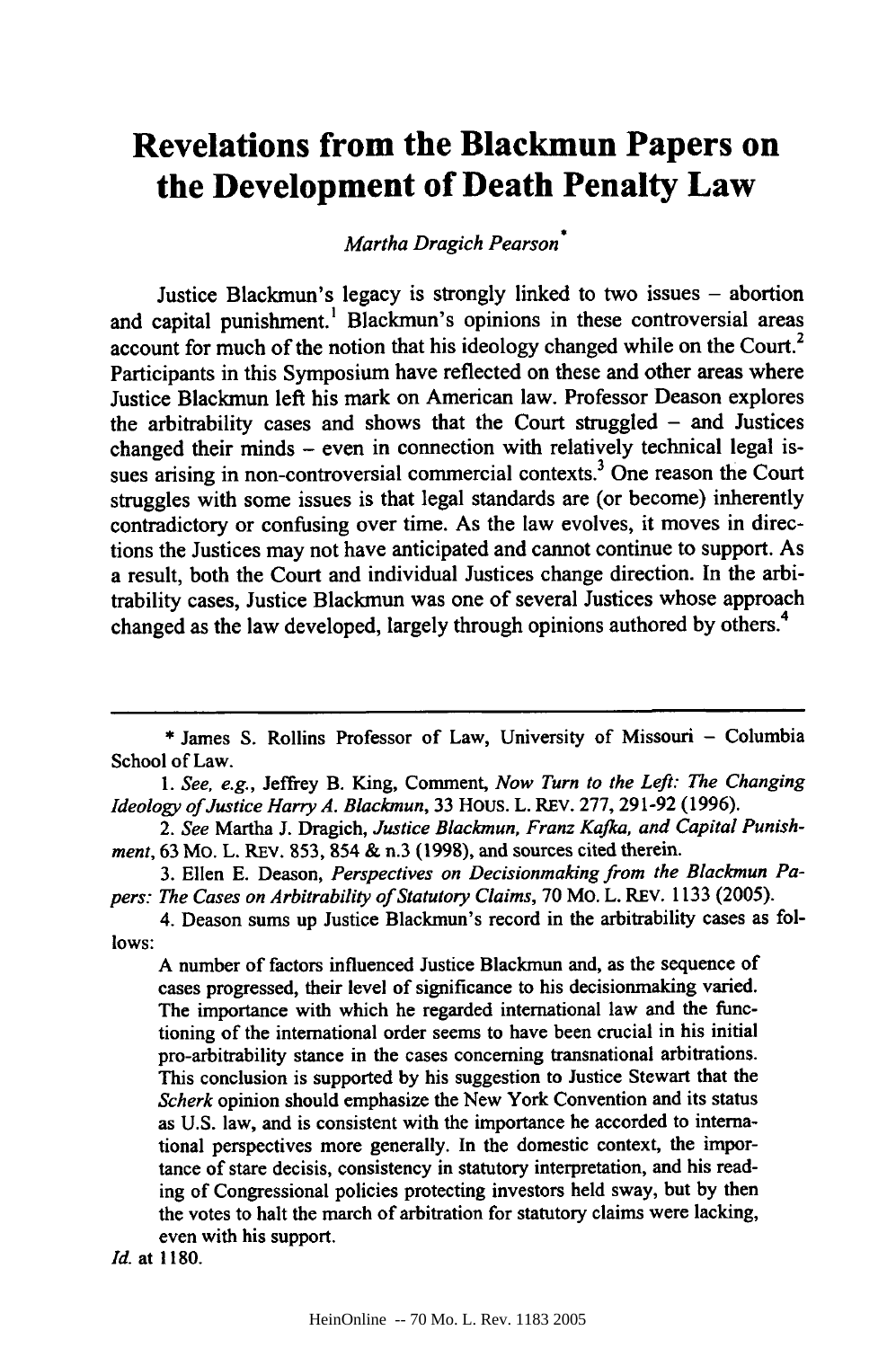In the context of the politically-charged abortion cases, on the other hand, Justice Blackmun was the architect of the trimester framework<sup>5</sup> and, later, the most vocal defender of the abortion right.<sup>6</sup> Professor Kobylka notes that personal attachment to the issue, increasingly heated rhetorical style, and growing focus on egalitarianism were essential features in the development of Justice Blackmun's abortion jurisprudence.<sup>7</sup> Interestingly, the nature of the abortion right was not fully appreciated even by Blackmun at the time it was first articulated. Both its privacy dimension<sup>8</sup> and its role in assuring equality for women<sup>9</sup> were initially subordinate to the role of the physician-patient relationship on which Blackmun focused in *Roe v. Wade* and *Doe v. Bolton.*<sup>16</sup><br>*n* 

My comments focus on the death penalty cases, responding to some of Professor Sisk's conclusions about them. As I will show, both Professor Deason's and Professor Kobylka's observations are applicable to the death penalty cases. The availability of the Blackmun Papers aids immeasurably in scholars' attempts to understand how the law developed and what role particular Justices may have played in that development.

#### I. UNCERTAINTY AND INSTABILITY IN THE LAW

Although many take umbrage<sup> $11$ </sup> at Justice Blackmun's explanation that not he, but the Court, changed on capital punishment, $^{12}$  the truth is that both changed - in opposite directions. Within the first few years of Justice Blackmun's tenure on the Court, death penalty law had undergone a series of stunning reversals. In 1972, the death penalty statutes then on the books were outlawed in *Furman v. Georgia,* a case in which Justice Blackmun dissented.13 *Furman* was denominated a per curiam decision but in fact included nine separate opinions and took up  $232$  pages.<sup>14</sup> It is little wonder that this "variety of opinions . . . engendered confusion as to what was required in

7. Joseph F. Kobylka, *Tales From the Blackmun Papers: A Fuller Appreciation of Harry Blackmun 's Judicial Legacy,* 70 Mo. L. REV. 1075, 1105 (2005).

*8. Id.* at 1077.

9. Linda Greenhouse, *The Evolution of a Justice,* N.Y. TIMES **MAGAZINE,** Apr. 10, 2005 (Magazine), at 628.

10. *See Roe,* 410 U.S. at 163; Doe v. Bolton, 410 U.S. 179, 192 (1973) (plurality opinion).

**11.** Gregory C. Sisk, *The Willful Judging of Harry Blackmun,* 70 Mo. L. REV. 1049, 1066-68 (2005).

12. *See* Callins v. Collins, 510 U.S. 1141, 1143-45 (1994) (Blackmun, J., dissenting from denial of certiorari) (castigating the Court for "deregulat [ing] the entire enterprise" of capital punishment).

**13.** Furman v. Georgia, 408 **U.S. 238,** 239-40 **(1972)** (5-4 decision) (per curiam). 14. *See generally id.*

*<sup>5.</sup> See* Roe v. Wade, 410 U.S. 113, 164-65 (1973) (plurality opinion).

*<sup>6.</sup> See* Planned Parenthood of Se. Pa. v. Casey, 505 U.S. 833, 833-34 (1992) (plurality opinion).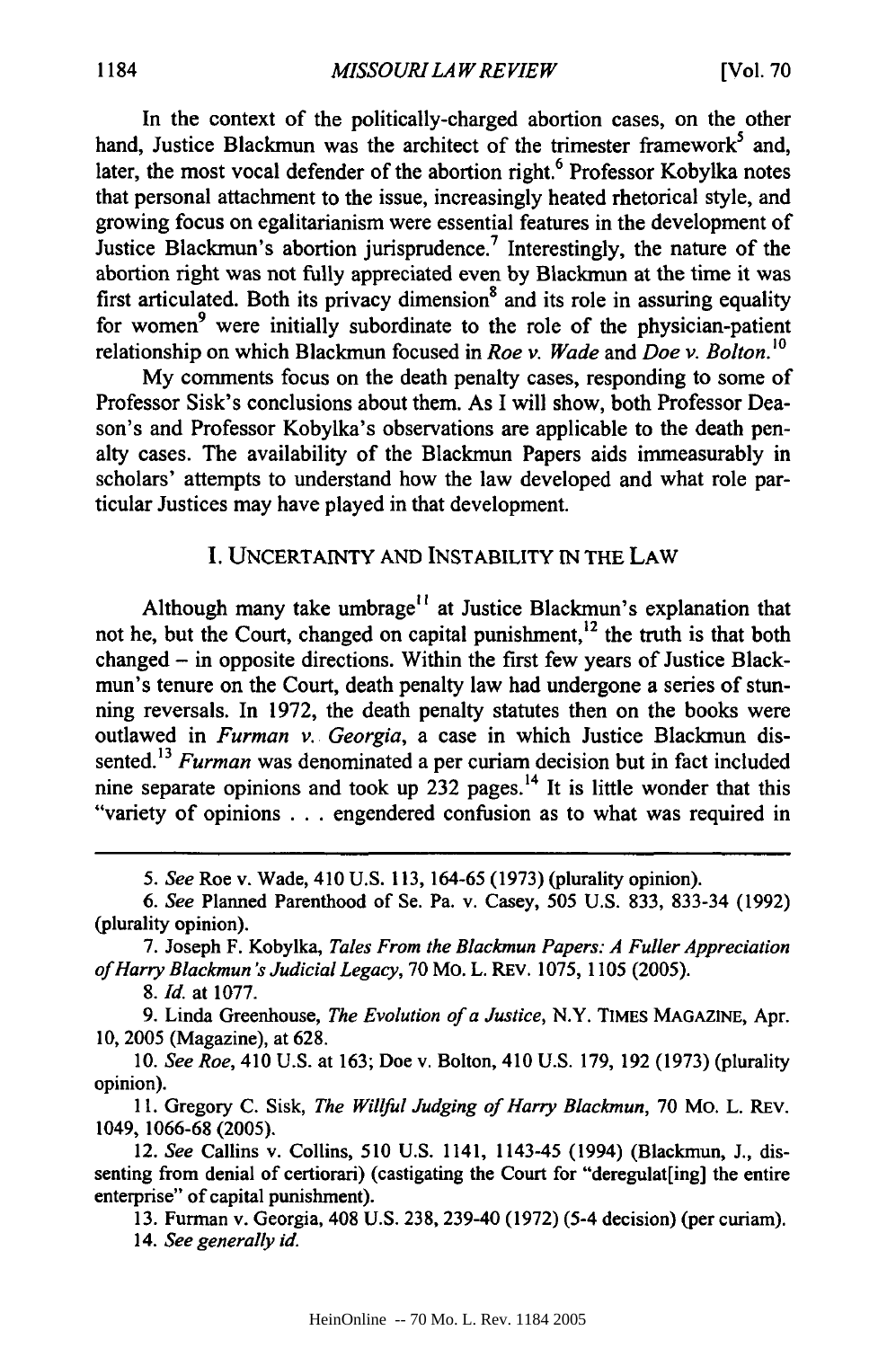*DEA TH PENAL TY LA W* **1185 2005]**

order to impose the death penalty in accord with the Eighth Amendment."<sup>15</sup> Four-years after *Furman*, the Court approved three new death penalty statutes designed to overcome the objections laid down in *Furman.'6* At the same time, the Court invalidated two other new statutes, which imposed mandatory death penalties for specified offenses.17 In 1978 the Court decided *Lockett v. Ohio*,<sup>18</sup> a case now thought by many to be "irreconcilable with *Furman*."<sup>19</sup> The Blackmun Papers reveal that the Court was aware of the problem it was creating.

Chief Justice Burger wrote to the conference one week after *Lockett* was argued, noting the serious difficulties already inherent in the Court's death penalty jurisprudence:

I reserved my vote in *[Lockett]* to analyze more closely the possibility of a remand. But . . . at the moment, given our holdings to date, at best in plurality opinions, I do not think that the statute can be saved by remanding it for further construction by the Ohio Supreme Court. I am also reconsidering my "affirm" vote in [the companion case of *Bell v. Ohio],* in light of the discussion on *Lockett.*

Although I did not agree with the views of the plurality in our preceding cases, I am now prepared to yield with the hope that there can be a majority opinion here. With deference, I feel that our plurality opinions on the death penalty have created uncertainty and instability in an area which deserves the greatest certainty and stability that can be provided, and this calls for a Court opinion.  $\ldots$ <sup>20</sup>

The Chief Justice's desire for a majority opinion was to remain unfullfilled as the Court struggled to apply *Furman's* mandate.

18. 438 U.S. 586.

<sup>15.</sup> Lockett v. Ohio, 438 U.S. 586, 599 (1978).

<sup>16.</sup> *See* Jurek v. Texas, 428 U.S. 262 (1976) (plurality opinion), *order vacated by* 429 U.S. 875 (1976); Proffitt v. Florida, 428 U.S. 242 (1976) (plurality opinion), *order vacated by* 429 U.S. 875 (1976); Gregg v. Georgia, 428 U.S. 153 (1976) (plurality opinion), *order vacated by* 429 U.S. 875 (1976).

<sup>17.</sup> Roberts v. Louisiana, 428 U.S. 325 (1976) (5-4 decision); Woodson v. North Carolina, 428 U.S. 280 (1976) (5-4 decision).

<sup>19.</sup> Mary Sigler, *Contradiction, Coherence, and Guided Discretion in the Supreme Court's Capital Sentencing Jurisprudence,* 40 AM. **CRIM.** L. REv. 1151, 1164, 1194 (2003) (citation omitted).

<sup>20.</sup> Memorandum from Chief Justice Burger to the conference, dated January 24, 1978, Blackmun Papers, Box 270, Folder 14. The Chief Justice eventually did change his vote in *Bell v. Ohio,* writing the Court's opinion reversing the Ohio court's ruling. 438 U.S. 637 (1978).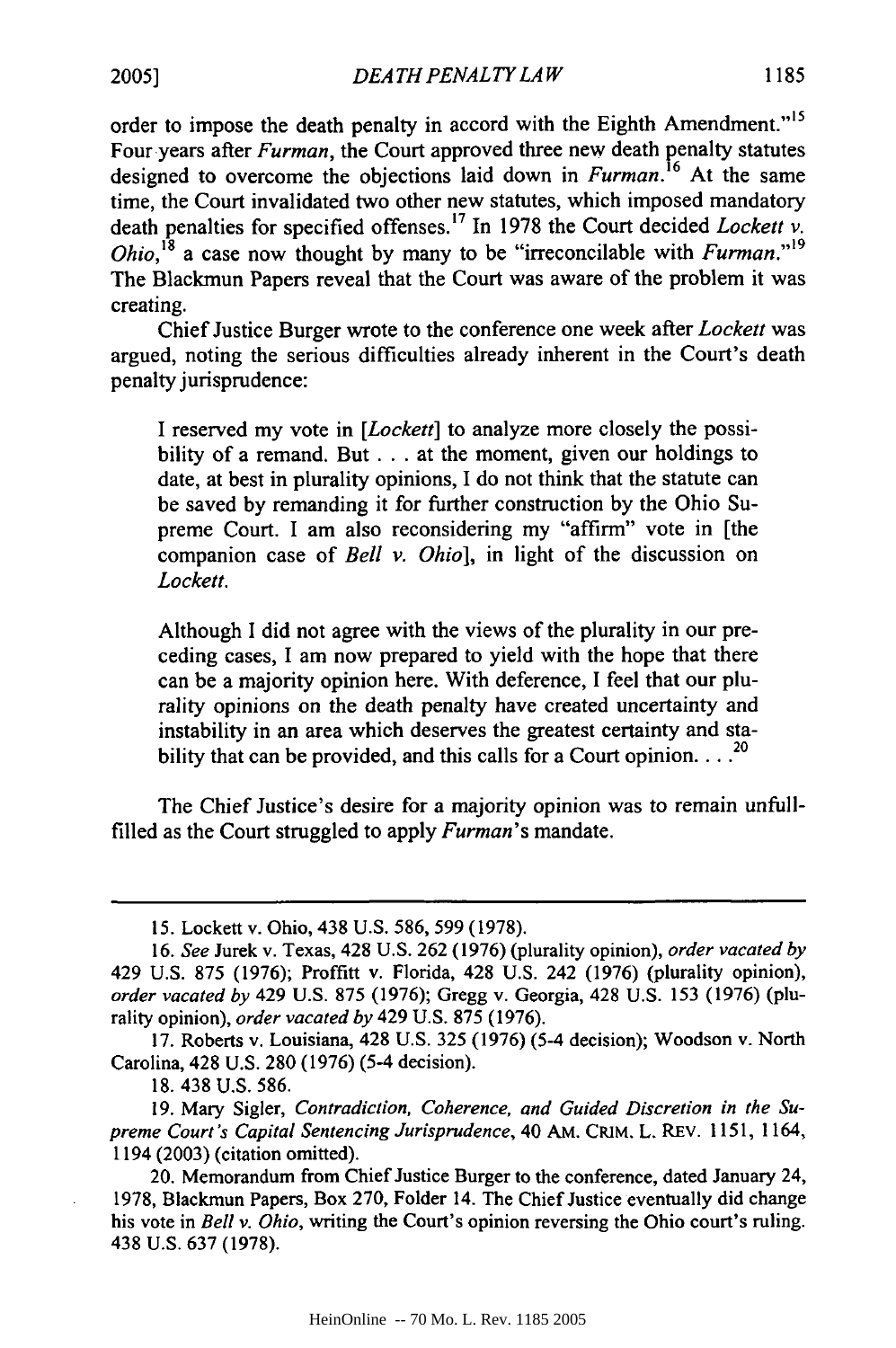#### *MISSOURI LA W REVIEW* **1186** [Vol. **70**

#### *A. Inconsistent Commands*

At the time *Lockett* was decided, Justice White described the decision as an "about face" from *Furman.21* The Blackmun Papers reveal that the nascent inconsistency between *Furman* and *Lockett* was discussed among the Justices even as draft opinions in *Lockett* were being circulated.<sup>22</sup> Justice Blackmun wrote to Chief Justice Burger:

I agree with others that your memorandum of April 10 [1978] is helpful and that it promises to take the Court down the road to a Court opinion in the Ohio capital punishment cases. The memorandum is particularly helpful, I feel, because it outlines rather dramatically the difficulties that have beset the Court in its death penalty decisions of recent years and focuses upon the pendulum swings that have taken place. It discloses the comer into which the Court painted the States and reveals the causes for the mandatory statutes (which some of us predicted) and now the swing back to the discretionary with all its ramifications.

I suspect that . . . I shall not be able to join the opinion that evolves. [M]y position at conference was that a sentencing authority must be permitted to consider the degree of a non-triggerman's involvement. It would follow that the Ohio statute was unconstitutional as applied to Sandra Lockett on that fairly narrow ground. When I first read your opinion, I thought that this would be its thrust.... At the end of your opinion, however, I sense a shift to the plurality position in *Woodson,* namely, that to be constitutional a capital sentencing statute must permit consideration of age, prior record, prospects for rehabilitation, and character.... For me the point of taking a non-triggerman case was that there might be some

22. *See* Memorandum from Byron R. White to the Chief Justice (with copies to the conference), dated June 20, 1978, Blackmun Papers, Box 270, Folder 14 (explaining Justice White's inability to join Part III of the Court's opinion in *Lockett).*

<sup>21.</sup> Lockett, 438 U.S. at 622 (White, J., concurring in part, dissenting in part, and concurring in the judgments). Justice White had dissented from the 1976 holdings invalidating mandatory death sentences for particular types of crimes. *See Roberts,* 428 U.S. 325; *Woodson,* 428 U.S. 280. In *Lockett,* he restated his belief "that it does not violate the Eighth Amendment for a State to impose the death penalty on a mandatory basis when the defendant has been found guilty beyond a reasonable doubt of committing a deliberate, unjustified killing." *Lockett,* 438 U.S. at 623 (White, J., concurring in part, dissenting in part, and concurring in the judgments). Justice White concurred in the judgment vacating Lockett's sentence because there was no finding that Lockett (the getaway driver) intended that death be inflicted in connection with the robbery in which she participated, and thus the penalty was unconstitutionally disproportionate to the offense. *See id.* at 624.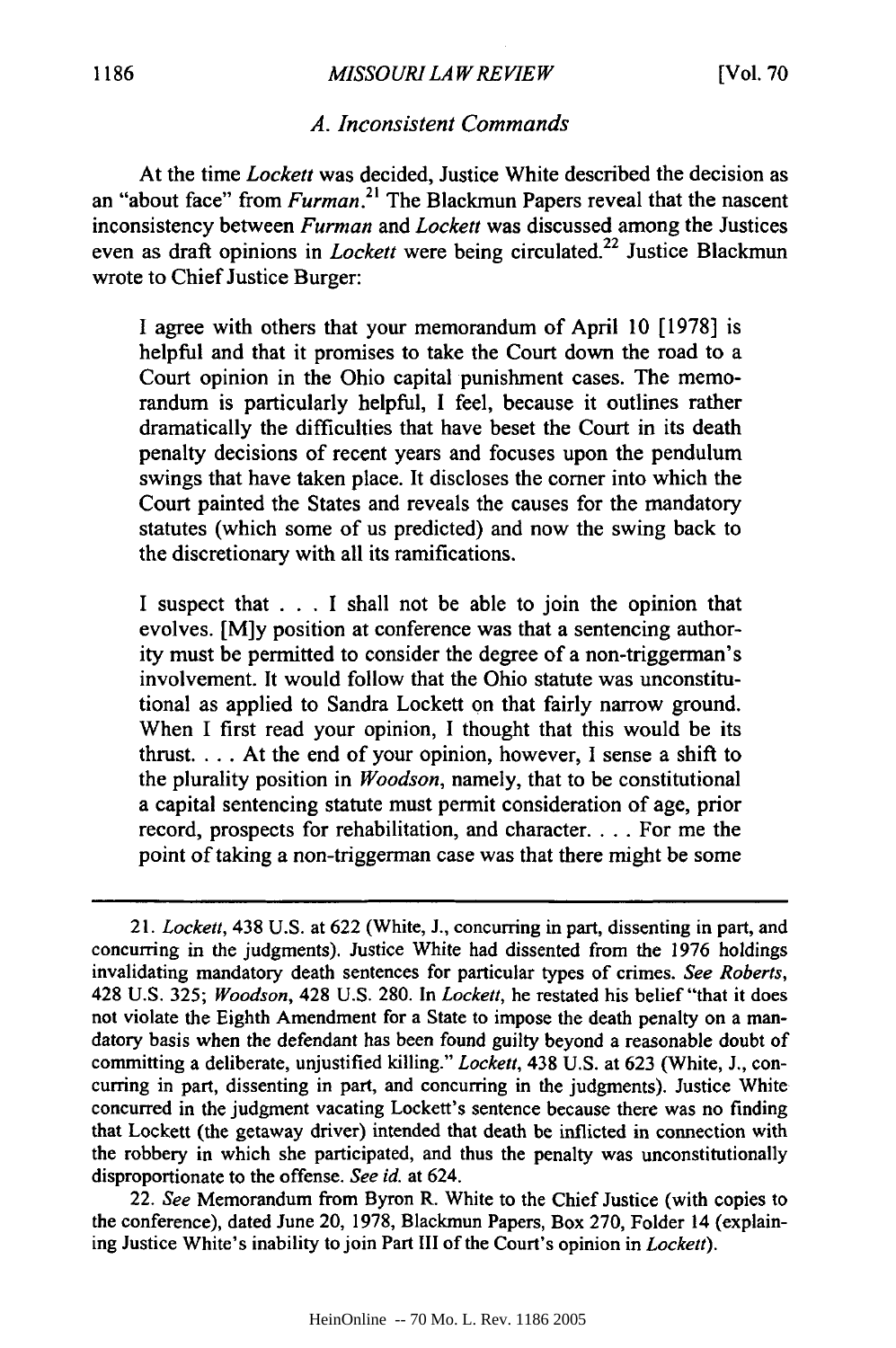broader agreement on the necessity of considering some factor distinctive to non-triggermen, namely, the degree of involvement. Those in the *Woodson* plurality might well wish to write beyond an opinion so confined, but I would have thought that they at least could join such an opinion as a basic proposition.<sup>23</sup>

At the time, Justice Blackmun was still in the minority of the Court on the death penalty. Despite his disagreement with *Furman* and the 1976 cases, however, Blackmun tried to apply their rules in *Lockett.* 24 His memorandum clearly foreshadows the incompatibility of *Furman* with the rule developing in *Lockett.25* Blackmun tried to ameliorate this incompatibility by urging a decision on *Lockett* on narrower grounds, but failed to persuade the Court.<sup>26</sup>

A later memorandum from Justice Powell confirms Blackmun's sense that Chief Justice Burger's opinion finds support in the plurality opinion in *Woodson v. North Carolina,* where "the history and growth of individualized sentencing was traced in detail."<sup>27</sup> In contrast to Justice Blackmun's desire for a narrower rule than that found in *Woodson,* Justice Powell advised: "In order not to leave the mistaken impression that the Court is now taking a fundamentally different tack from that of the plurality in *Woodson* and the other 1976 cases," it would be "desirable to draw primarily on the *Woodson* opinion."<sup>28</sup> Powell was also concerned "that the Court not leave any question as to the continued validity of the statutes upheld in *Proffitt and Jurek"* (two of the other 1976 cases).<sup>29</sup> Powell's memorandum notes that the statutes approved by the Court in those two cases were not nearly as broad as the statement in *Lockett* that the sentencer must be permitted to consider "any aspect of the defendant's character and record or any circumstances of his offense as an independently mitigating factor."30 In fact, the Florida and Texas statutes approved in 1976 were facially not very different from the Ohio statute, at issue in *Lockett.<sup>3</sup> <sup>1</sup>*The real difference was that the Florida and Texas state courts had construed the statutes broadly "to allow consideration of *any* miti-

<sup>23.</sup> Memorandum of April 17, 1978, from Blackmun to the Chief Justice (with copies to the conference), Blackmun Papers, Box 270, Folder 14.

<sup>24.</sup> *See Lockett,* 438 U.S. at 616 (Blackmun, J., concurring).

<sup>25.</sup> Memorandum of April 17, 1978, *supra* note 23.

<sup>26.</sup> *Id.*

<sup>27.</sup> Memorandum of June **13,** 1978 from Lewis F. Powell, Jr. to the Chief Justice (with copies to the conference), at 1, Blackmun Papers, Box 270, Folder 14.

<sup>28.</sup> *Id.* at 2. According to Powell, Burger's draft drew instead on a 1949 decision, Williams v. New York. *Id.*

<sup>29.</sup> *Id.*

<sup>30.</sup> Lockett v. Ohio, 438 U.S. 586, 607 (1978).

<sup>31.</sup> *See id.;* Profitt v. Florida, 428 U.S. 242 (1976) (plurality), *order vacated by* 429 U.S. 875 (1976); Gregg v. Georgia, 428 U.S. 153 (1976) (plurality), *order vacated by* 429 U.S. 875 (1976).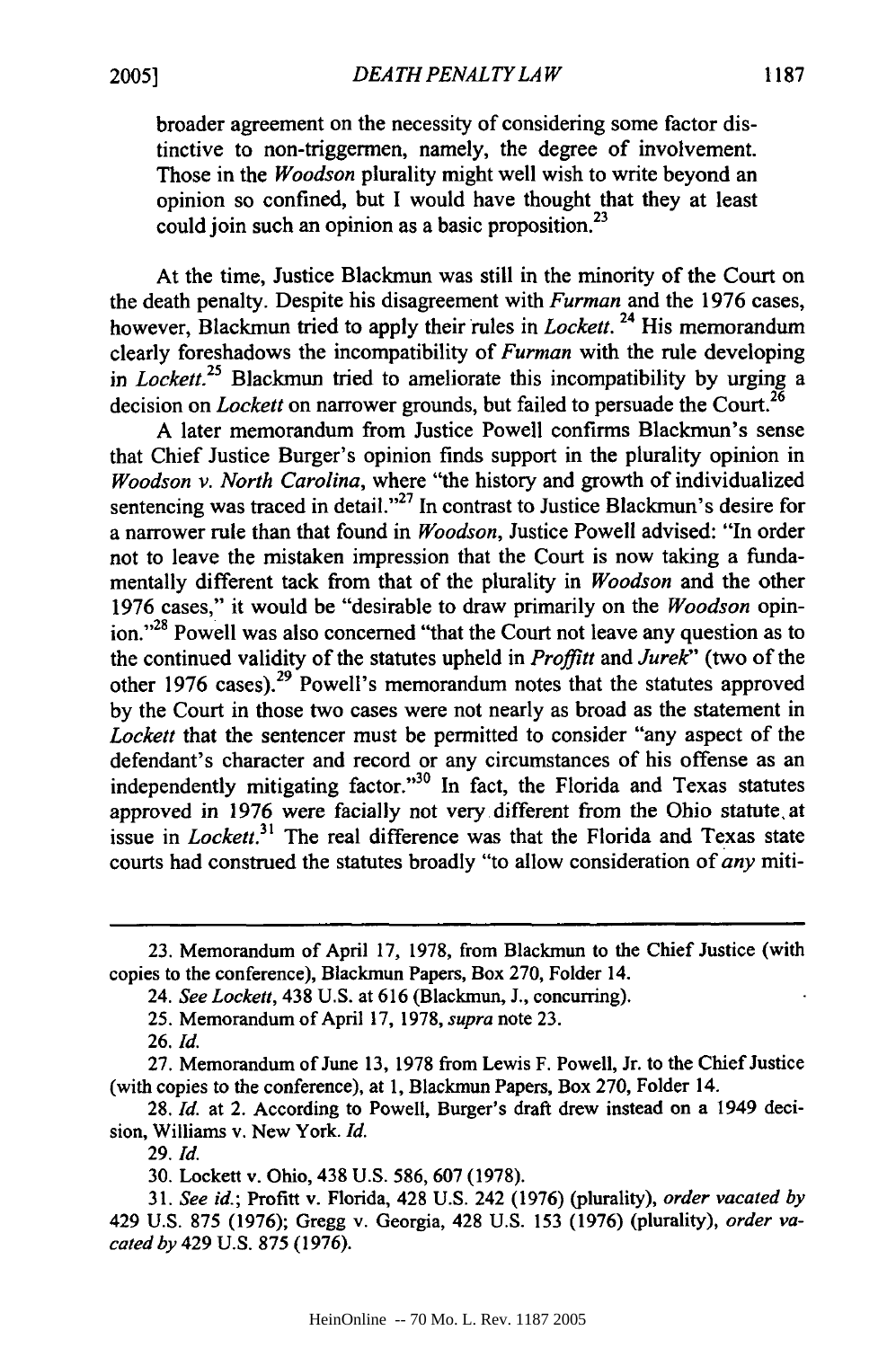gating factor."32 Powell continued: "[I]n view of the **...** similarities between the statutes at issue in *Proffitt* and *Jurek* and the Ohio statute at issue here, I think it would be prudent for the Court to make clear the distinctions between those cases and this one." $33$ 

A few days later, Justice White wrote:

[V]esting in the jury unlimited authority to consider mitigating circumstances is to enhance its power to dispense at will its own brand of justice in an essentially standardless manner. In the long run, imposing the death penalty under such a mandate would revert to that which in my view was an unacceptably erratic system that could not be relied upon to contribute to any of the ends of criminal punishment. *Furman v. Georgia,* 408 U.S. 238 (White, J., concurring). $34$ 

Ultimately, as Justice Blackmun describes, and Justice Scalia restates, the situation, the Court "attached to the imposition of the death penalty two quite incompatible sets of commands: the sentencer's discretion to impose death must be closely confined **....** but the sentencer's discretion *not* to impose death (to extend mercy) must be unlimited."<sup>35</sup>

#### *B. Evolving Standards*

Professors Kobylka and Sisk have both argued that *Roe* fails to provide a satisfactory legal and constitutional basis for abortion.<sup>36</sup> Indeed, Justice O'Connor suggested early on that *Roe's* trimester framework was "on a collision course with itself."37 The trimester framework of *Roe* eventually fell apart in view of scientific developments that affected viability.<sup>38</sup> Similarly, the legal standard in death penalty cases depends on "evolving standards of decency that mark the progress of a maturing society" as a measurement of whether a punishment is "cruel and unusual" and therefore violates the Eighth Amendment.<sup>39</sup> The death penalty standard is thus tied to an external phenomenon  $-$  public opinion - that is open to interpretation and subject to change.

<sup>32.</sup> Memorandum of June 13, 1978, *supra* note 27, at 3 (emphasis added).

<sup>33.</sup> *Id.*

<sup>34.</sup> *See* Memorandum of June 20, 1978, *supra* note 22.

<sup>35.</sup> Callins v. Collins, 510 U.S. 1141, 1141-42 (1994) (Scalia, **J.,** concurring) (citations omitted).

<sup>36.</sup> Kobylka, *supra* note 7, at 1091-94; Sisk, *supra* note 11, at 1053-60.

<sup>37.</sup> City of Akron v. Akron Ctr. for Reprod. Health, 462 U.S. 416, 458 (1983) (O'Connor, J., dissenting), *overruled by* Planned Parenthood of Se. Pa., 505 U.S. 833 (1992).

<sup>38.</sup> Kobylka, *supra* note 7, at 1101-04.

<sup>39.</sup> Trop v. Dulles, 356 U.S. 86, 99-101 (1958) (5-4 decision).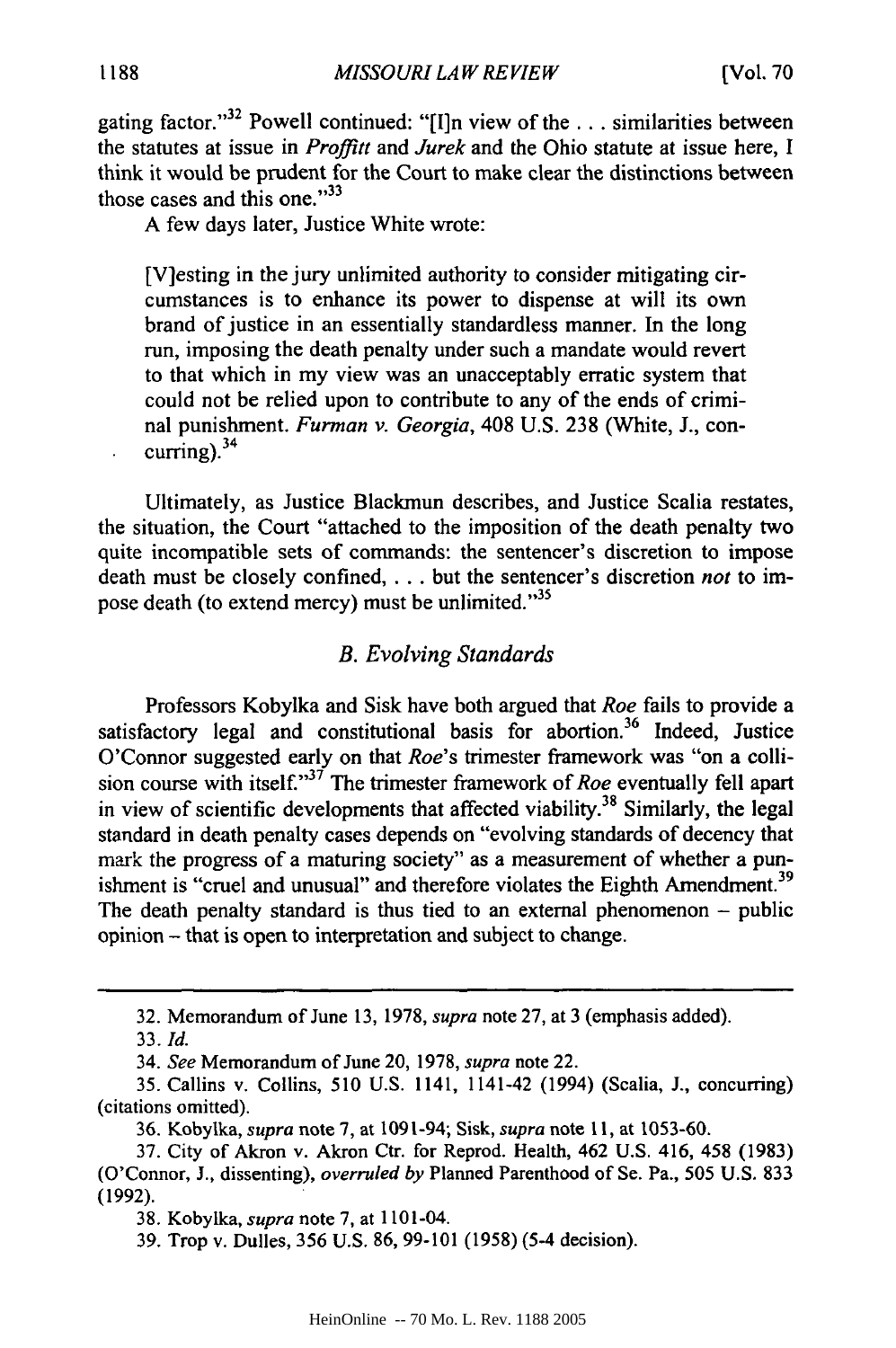Noting the "elasticity" of this constitutional standard, Justice Marshall rested his analysis in *Furman* heavily on the proposition that capital punishment "is morally unacceptable to the people of the United States at this time in their history."<sup>40</sup> Justice Marshall was forced to acknowledge that in a span of only four years after *Furman,* "the legislatures of **35** States have enacted new statutes authorizing the imposition of the death sentence for certain crimes."<sup>41</sup> This fact seriously undermined the reasoning of Marshall's *Furman* opinion.<sup>42</sup> To make the case that the shift in public opinion did not justify a change in the law, Marshall was forced to argue that the people were not sufficiently informed about the death penalty when they reenacted it.<sup>43</sup> The Court's recent decisions on capital punishment of juveniles and the mentally retarded, overruling precedents less than twenty years old, illustrate the degree to which this standard still fails to provide enduring guidance.<sup>44</sup> The evidence of a change in the national sentiment with regard to juveniles was, according to Justice Scalia, "flims[y]," reflecting that "a national consensus which could not be perceived in our people's laws barely 15 years ago now solidly exists."<sup>45</sup> Scalia continues

If the Eighth Amendment set forth an ordinary rule of law, it would indeed be the role of this Court to say what the law is. But the Court having pronounced that the Eighth Amendment is an everchanging reflection of "the evolving standards of decency" of our society, it makes no sense for the Justices then to *prescribe* those standards rather than discern them from the practices of our people. On the evolving-standards hypothesis, the only legitimate function of this Court is to identify a moral consensus of the American people. **By** what conceivable warrant can nine lawyers presume to be the authoritative conscience of the Nation?<sup>46</sup>

45. *Roper,* 125 **S.** Ct. at **1217** (Scalia, J. dissenting).

46. *Id.* at 1222 (emphasis in original).

<sup>40.</sup> Furman v. Georgia, 408 U.S. **238, 315,** 360 (1972) (5-4 decision) (per curiam) (Marshall, **J.,** concurring).

<sup>41.</sup> Gregg v. Georgia, 428 U.S. 153, 232 (1976) (plurality opinion) (Marshall, J., dissenting), *order vacated by* 429 U.S. **875** (1976).

<sup>42.</sup> *See Furman,* 408 U.S. at 314-17 (Marshall, **J.,** concurring).

<sup>43.</sup> *Gregg,* 428 U.S. at **232** (Marshall, **J.,** concurring).

<sup>44.</sup> *See* Atkins v. Virginia. 536 U.S. 304 (2002) (holding that the execution of mentally retarded people convicted of capital offenses is prohibited **by** the Eighth Amendment), *abrogating* Penry v. Lynaugh, 492 U.S. 302 (1989) (plurality); Roper v. Simmons, 125 **S.** Ct. **1183** (2005) (holding that the imposition of capital punishment for a crime committed **by** a juvenile violates both the Eighth and Fourteenth Amendments), *abrogating* Stanford v. Kentucky., 492 U.S. **361** (1989) (5-4 decision).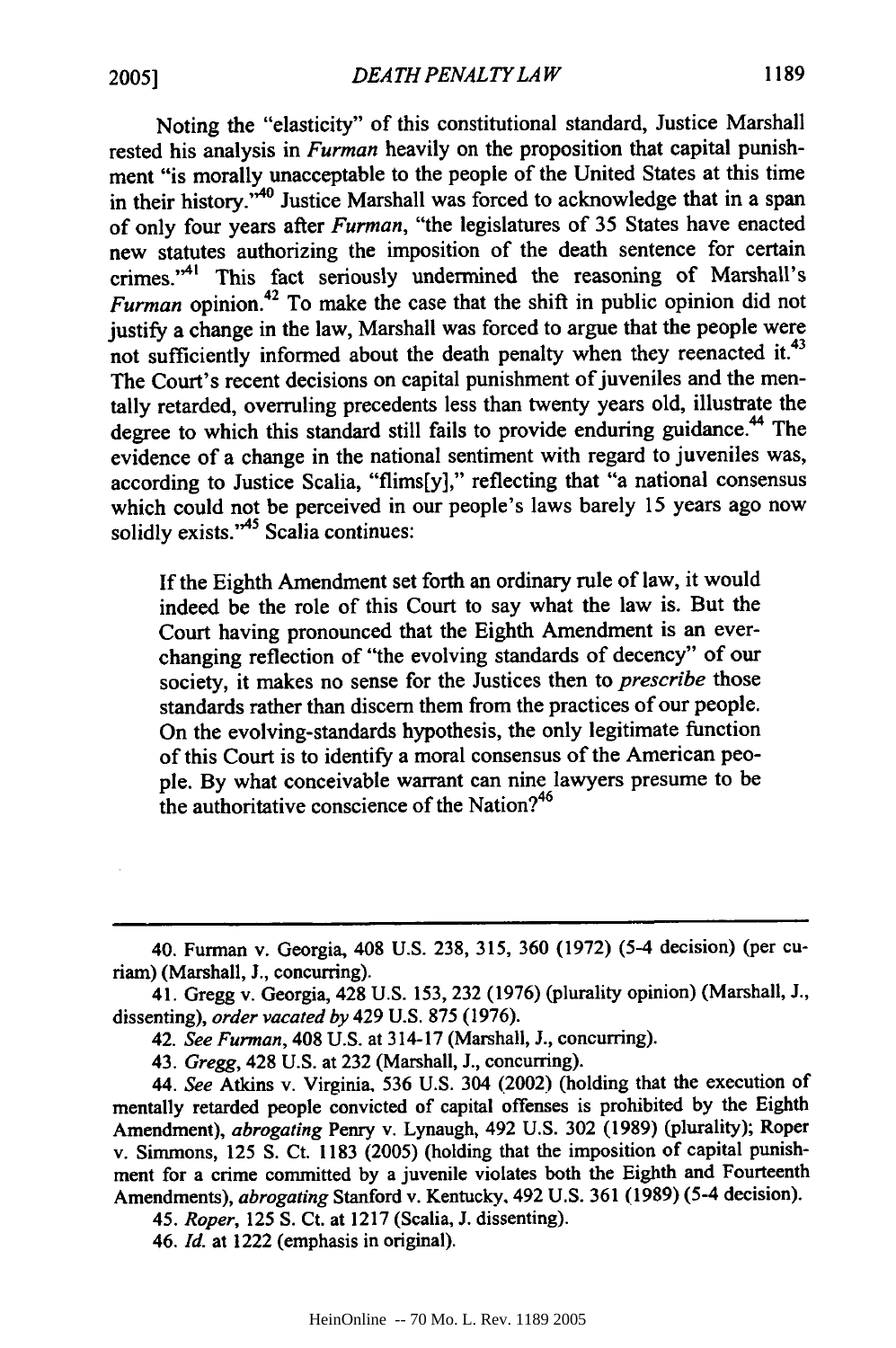This shifting standard, along with weak and inconsistent precedents, ensured that the Court collectively, and the Justices individually, would continue to struggle with capital cases.

### II. JUSTICE BLACKMUN'S REACTION

In death penalty cases after *Lockett,* Justice Blackmun followed a pattern of focusing in great detail on the facts of each case, trying to apply the conflicting precedents, and ignoring the inherent difficulties of the legal standard. In the abortion cases, by comparison, Justice Blackmun's trimester framework invited the Court to focus almost entirely on the specific burdens imposed by states' regulations on abortion rather than on issues of privacy rights or gender equality. Justice Blackmun was left to complain about the resulting erosion of the right itself.<sup>47</sup> In the death penalty cases, on the other hand, Justice Blackrnun used the tension between *Furman* and *Lockett* as an invitation to focus on the facts of each case. This approach, in turn, probably allowed Justice Blackmun's personal antipathy toward capital punishment to shape his decisions, in the sense that it may be easier to approve the punishment in the abstract than as applied to an individual defendant, particularly in the absence of a clear, controlling legal standard.

Professor Sisk identified an important ramification of this approach when he noted, in connection with the religious liberty cases, that Blackmun's "preference for case by case balancing.., often leaves ample room for exercise of ad hoc discretion and arbitrary results.<sup>48</sup> In the death penalty cases, I would suggest that the lack of a firmer legal standard, and the longtime lack of a clear majority position on the Court, invited case-by-case evaluation, allowing Justice Blackmun (and others) to ignore the larger fractures in the legal framework.

In connection with the abortion cases, Professor Kobylka noted that as Justice Blackmun and the Court diverged, Justice Blackmun's opinions were marked by a growing sense of personal attachment, increasingly heated rhetoric, and a concern about egalitarianism.49 Much the same can be said of Justice Blackmun's later death penalty opinions.

#### *A. Personal Attachment*

Readers of the death penalty opinions have noted Justice Blackmun's unusually personal remarks.<sup>50</sup> The articulation of personal views is unusual  $-$ 

<sup>47.</sup> Kobylka, *supra* note 7, at 1091-94.

<sup>48.</sup> Sisk, *supra* note **11,** at 1066 (citation omitted).

<sup>49.</sup> Kobylka, *supra* note 7.

<sup>50.</sup> *See, e.g.,* Richard A. Posner, *Judges' Writing Styles (And Do They Matter?),* 62 U. **CHI.** L. REV. 1421, 1434 (1995); Stuart Taylor, Jr., *Justice Blackmun's Jurisprudence of Compassion,* **LEGAL TIMES,** April 11, 1994, at 26.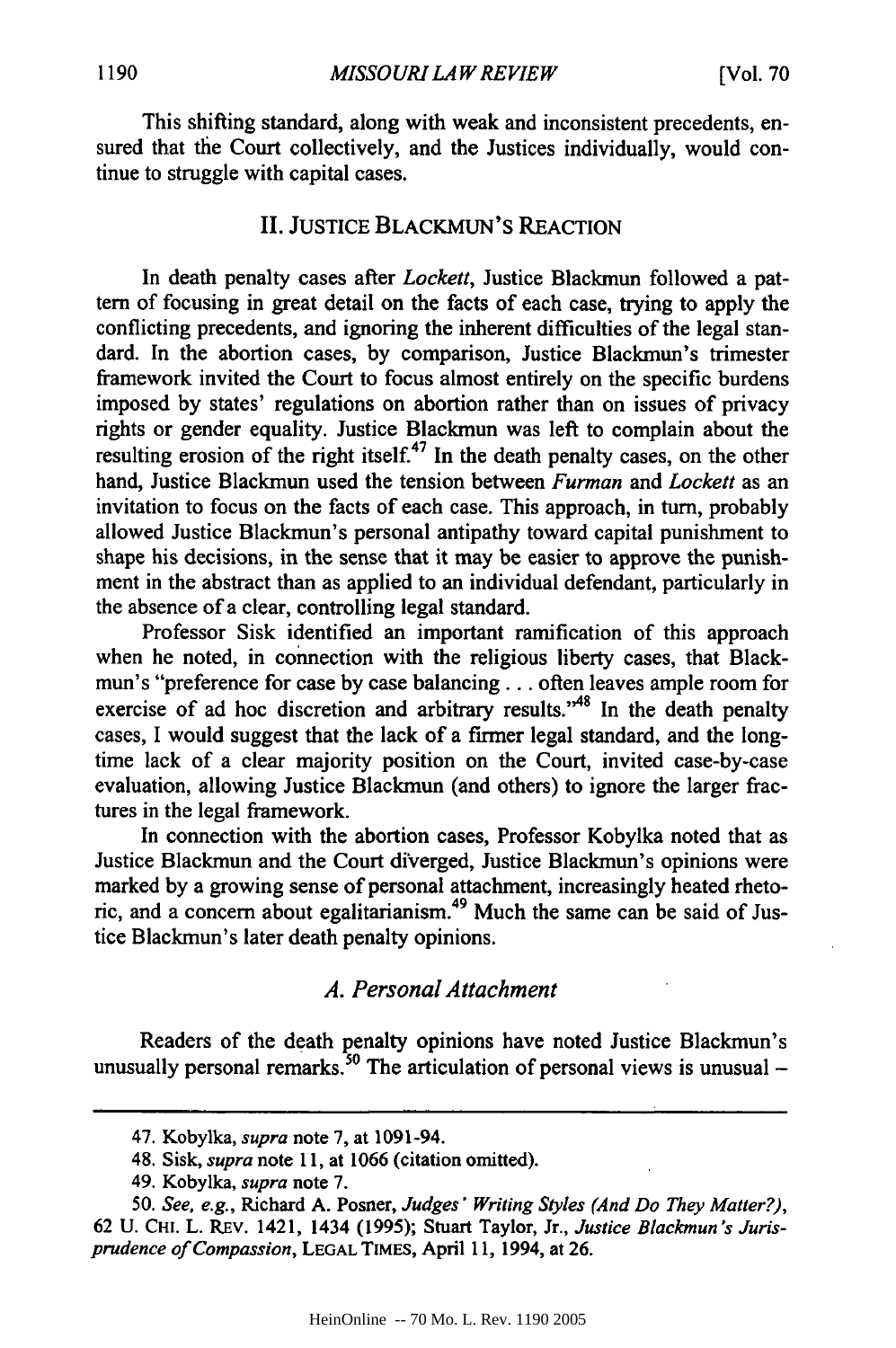*DEATH PENALTY LA W*

though not unknown – in judicial opinions.<sup>51</sup> A statement of the judge's personal views invites, at the very least, inquiry into the real basis for his or her vote, and may lessen confidence that decisions are based on the law.<sup>52</sup> Interestingly, Justice Blackmun was not the first Justice to express such views in a death penalty case.53 A note in Justice Blackmun's files quotes the following passage:

A lifetime's preoccupation with criminal justice, as a prosecutor, defender of civil liberties, and scientific student, naturally leaves one with views. Thus, I disbelieve in capital punishment. But as a judge I could not impose the views of the very few States who through bitter experience have abolished capital punishment upon all the other States, by finding that 'due process' proscribes it.... **I** do not believe that even capital offenses by boys of fifteen should be dealt with according to the conventional criminal procedure. It would, however, be a bald judicial usurpation to hold that States violate the Constitution in subjecting minors **...** to such a proceviolate<br>dure.<sup>54</sup>

This statement comes from the concurring opinion of Justice Frankfurter in a 1948 case.<sup>55</sup> Justice Frankfurter made this statement in the context of acknowledging that "subtle and.., elusive" constitutional standards - such as Due Process - open the way for judges' personal views to influence their decisions. 56 The way for judges to avoid that trap "is to explore the influences that have shaped one's unanalyzed views."<sup>57</sup> Justice Blackmun's note quoting this passage is dated April 16, 1971.<sup>58</sup> This date indicates that Justice Blackmun was aware of Frankfurter's admonition during the Court's consideration *of McGautha v. California,* a May 3, 1971 decision holding the death penalty constitutional as applied.<sup>59</sup> The final placement of the note in Justice Black-

52. *Id.*

*55. Haley,* 332 U.S. at 602-03 (Frankfurter, J., concurring).

*57.* Id.

58. Note of Apr. 16, 1971, *supra* note 54.

59. McGautha v. California, 402 U.S. 183, 183, 185-86 (1971), *superseded by statute* **FED.** R. EvID. 609(a) (1975). The Court did not consider the Eighth Amend-

*<sup>51.</sup> See, e.g.,* Dragich, *supra* note 2, at 904-06 (citations omitted).

*<sup>53.</sup> See, e.g.,* Haley v. Ohio, 332 U.S. 596, 602-03 (1948) (5-4 decision) (Frankfurter, J., concurring).

*<sup>54.</sup> Re: Capital Punishment,* Note of Apr. 16, 1971, Blackmun Papers, Box 648, Folder **9.** At the end of the quoted passage appears this attribution: "Mr. Justice Frankfurter, concurring in Haley v. Ohio, 332 U.S. 596, 602-03 (1948)." *Id.* At the bottom, the note bears the initials "H.A.B." and the date "4/16/71," indicating that Blackmun dictated the note on April 16, 1971. *Id.*

*<sup>56.</sup> Id.* at 602.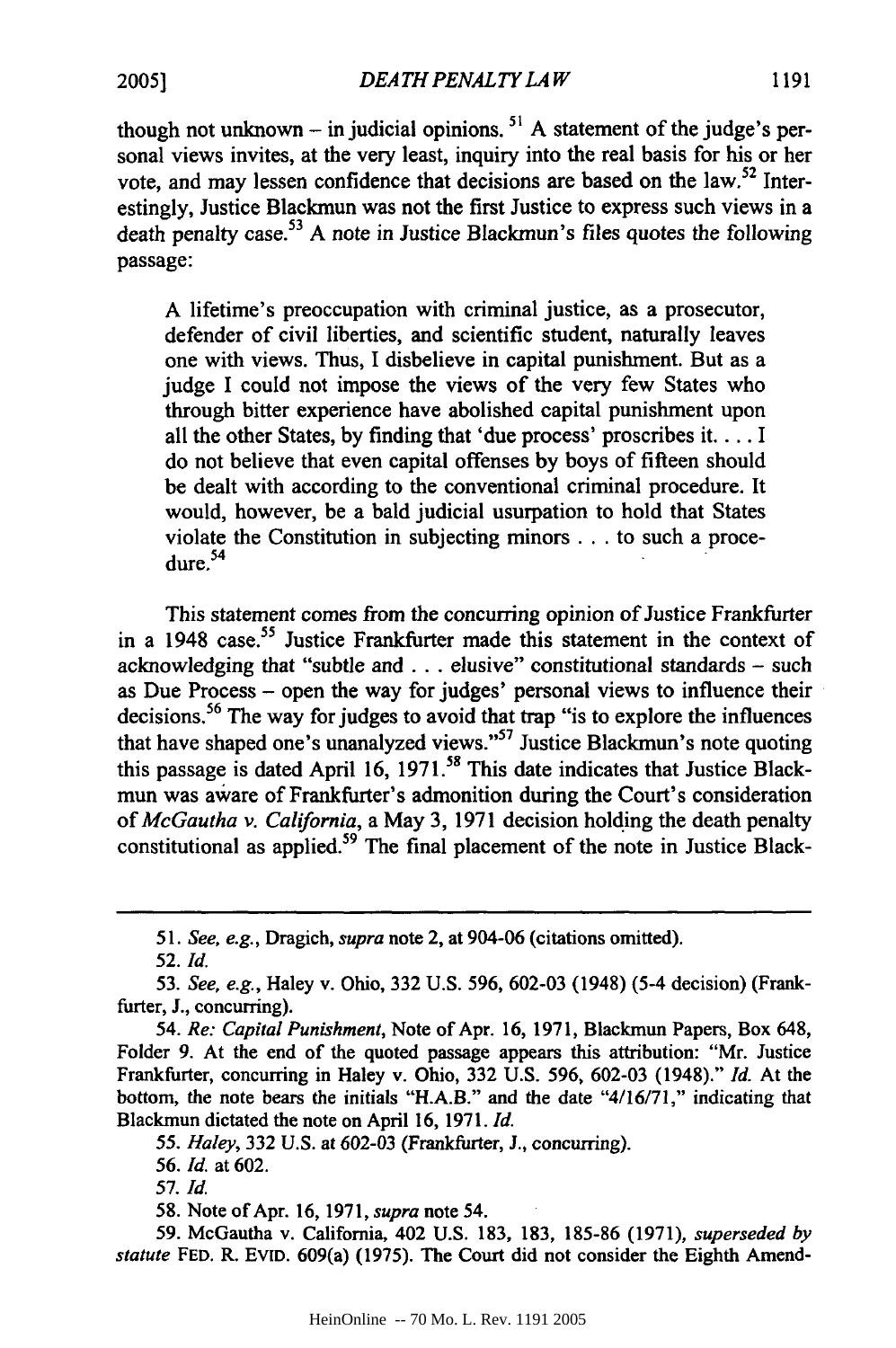mun's papers suggests that Blackmun continued to consult Frankfurter's statement throughout his tenure on the Court, particularly in *Furman and Callins. 6 0*

When Justice Blackmun voiced his doubts about the death penalty in *Furman* and other cases, he may have been trying to follow Frankfurter's instruction to "explore the influences that.., shaped [his] ... views" on the issue.61 Justice Blackmun said in *Furman:*

Cases such as these provide for me an excruciating agony of the spirit. I yield to no one in the depth of my distaste, antipathy, and, indeed, abhorrence, for the death penalty, with all its aspects of physical distress and fear and of moral judgment exercised **by** finite minds. Were I a legislator, I would vote against the death penalty .... **I** do not sit on these cases, however, as a legislator **....** Our task here... is to pass upon the constitutionality of legislation **62**

ment claim in *McGautha. See* Furman v. Georgia, 408 U.S. 238, **381** (1972) (5-4 decision) (per curiam) (Burger, C.J., dissenting).

60. The Frankfurter quote now appears in the files of the 1994 *Callins* case. Blackmun Papers, Box 648, Folder 9. A separate note in the same file refers to the Frankfurter passage, and bears a handwritten note indicating that the quoted Frankfurter passage itself was to be found in the "Oct. **1971** cases file" (the *Furman* case file). Apparently, Justice Blackmun retrieved the note from the **1971** cases file at some point during the drafting of what became the *Callins* dissent.

**61.** *Haley,* **332** U.S. at 602 (Frankfurter, **J.,** concurring).

62. *Furman,* 408 U.S. at 405-06, 410-11 (Blackmun, J., dissenting). Justice Blackmun had, however, also explored his personal views on the death penalty earlier, while sitting as an appellate judge, perhaps before he came across Justice Frankfurter's comment. *See* Maxwell v. Bishop, **398** F.2d **138, 153-54** (8th Cir. 1968), *cert. granted,* **393** U.S. 997 (U.S. Dec. **16,** 1968) (No. *622),judgment vacated by* **398** U.S. 262 (1970). The Blackmun papers reveal that Blackmun had drafted a personal statement in Pope v. United States, **372 F.2d 710** (8th Cir. 1967), *vacated by* 392 U.S. **651** (1968), an en banc decision in which Blackmun wrote the opinion. Blackmun Papers, Box **38,** Folder 15. On January 4, 1967 Blackmun wrote to the court, enclosing a draft opinion. Letter from HAB to the court dated Jan. 4, **1967,** Blackmun Papers, Box **38,** Folder **15.** His letter reads, in part, "You may perhaps feel that my closing comments about capital punishment ... should be omitted. ... heretofore **I** have been rather neutral about capital punishment, but Feguer and this case have convinced me that its efficacy is questionable. I personally feel that the statutes need revision...." *Id.* at **3.** As it turned out, most of the other judges were opposed to Blackmun's "closing comments," and the matter caused some friction among the judges. *See* correspondence in Blackmun Papers, Box 38, Folder 15. Blackmun eventually deleted the personal comments from the opinion. *See* Letter from Blackmun to the court dated January 23, 1967, at p. 2, Blackmun Papers, Box 38, Folder 15. The file contains only the final version of the opinion; thus, the text of Blackmun's first attempt to state his personal views in an opinion is lost.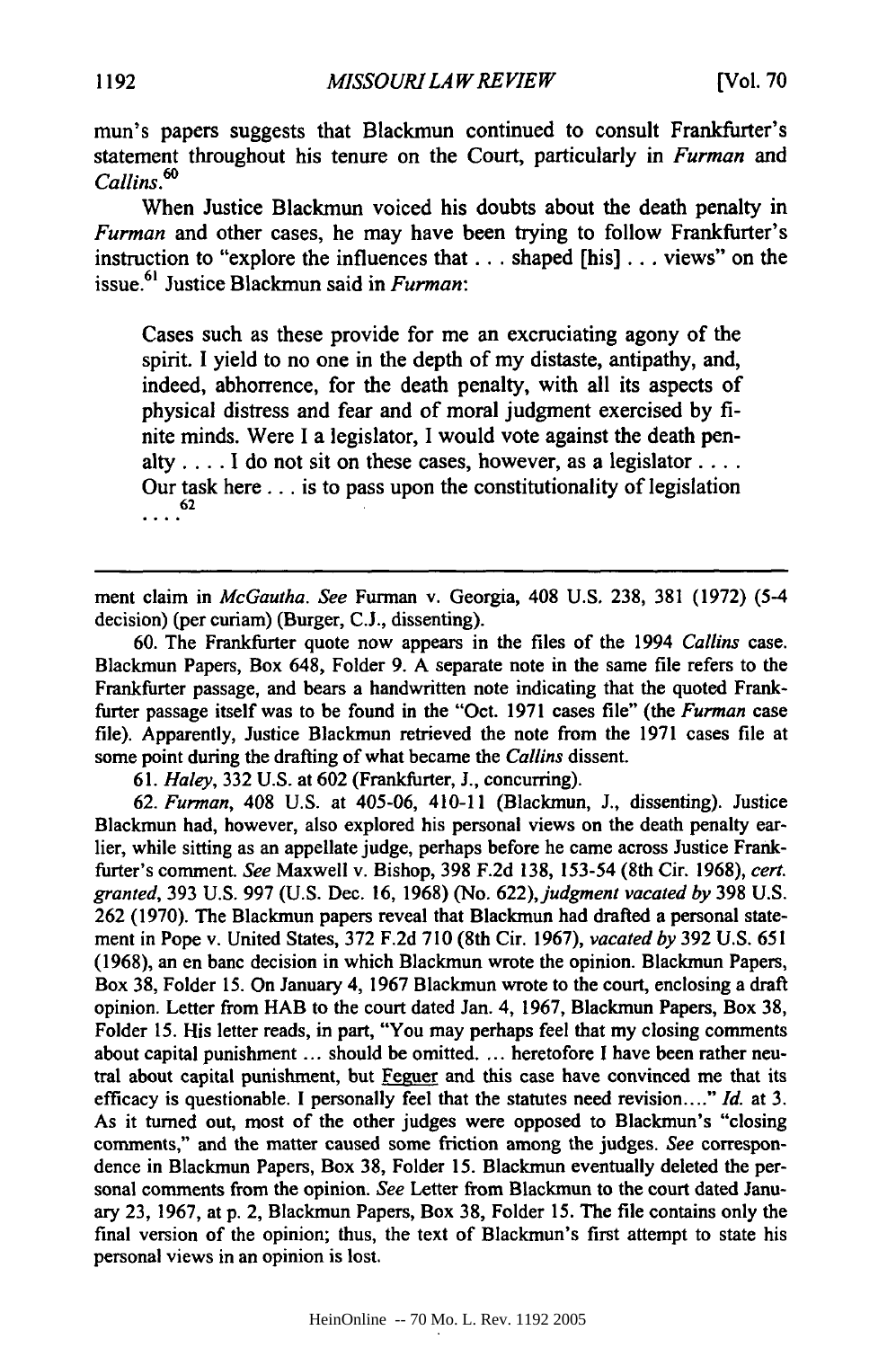Justice Frankfurter saw the exposition of personal views as necessary to help judges cabin the influence of those views on their decisions.<sup>63</sup> Justice Blackmun's repeated and anguished personal comments in the death penalty cases, 64 on the other hand, have given rise to suspicion that **he** ignored the law. The tone of Frankfurter's comments is detached; his remarks emphasize separation of powers issues with only a mention of his "disbelie[f]" in capital punishment.<sup>65</sup> Blackmun's comments strike a different balance, emphasizing his personal "abhorrence" of the penalty.<sup>66</sup> The disparity between Blackmun's personal views and his votes is extreme, and maybe that alone suggests that the separation of the two could not hold up in the end. Viewed across the span of his judicial tenure, these repeated explorations of Blackmun's personal views suggest that the law is not a sufficient basis for decision. And of course, hindsight shows that Justice Blackmun's votes in death penalty cases eventually came into harmony with his personal views.<sup>67</sup> It is not surprising, then, that Professor Sisk sees Blackmun's career as an extended search for the way to bring the Court's decisions into harmony with his personal views **-** in short, as an exercise **of** will.68 Professor Sisk states that there is "little evidence that Harry Blackmun regularly felt or finally accepted a conflict between his preferences and his judicial opinions."<sup>69</sup> It seems to me that Blackmun's personal comments in the death penalty opinions show the opposite. Blackmun's dissent in *Furman* exposes his keen awareness of precisely this conflict **-** and accompanied his vote to *uphold* the death penalty across the board $10$ 

### *B. Heated Rhetoric*

The open expression of this conflict, particularly as Justice Blackmun's rhetorical style heated up over the years, is unsettling and unsatisfying. Blackmun's comments in *Furman* and elsewhere are often taken as an example of his judicial humility **-** subordinating strongly held personal convictions to the demands of the law.<sup>71</sup> Professor Sisk implies, however, that the very inclusion of such a statement of personal views instead subordinates the law

**<sup>63.</sup>** *See Haley,* **332 U.S.** at **602-03** (Frankfurter, **J.,** concurring).

<sup>64.</sup> Dragich, *supra* note 2, at **855-57.**

**<sup>65.</sup>** Haley v. Ohio, **332 U.S. 596, 602-03** (1948) (Frankfurter, **J.,** concurring); *see supra* text accompanying note 54.

*<sup>66.</sup> See Furman,* 408 **U.S.** at 405 (Blackmun, **J.,** dissenting).

**<sup>67.</sup>** Dragich, *supra* note 2, at **875-76.**

**<sup>68.</sup>** *See Sisk, supra* note **11,** at **1051-68.**

**<sup>69.</sup>** *Id.* at **1050.**

**<sup>70.</sup>** *Furman,* 408 **U.S.** at 405 (Blackmun, **J.** dissenting). The majority held that imposition of the death penalty constitutes cruel and unusual punishment in violation of the Eighth and Fourteenth Amendments. *See id.* (majority opinion).

**<sup>71.</sup>** *See id.* at 405-06 (Blackmun, **J.,** dissenting).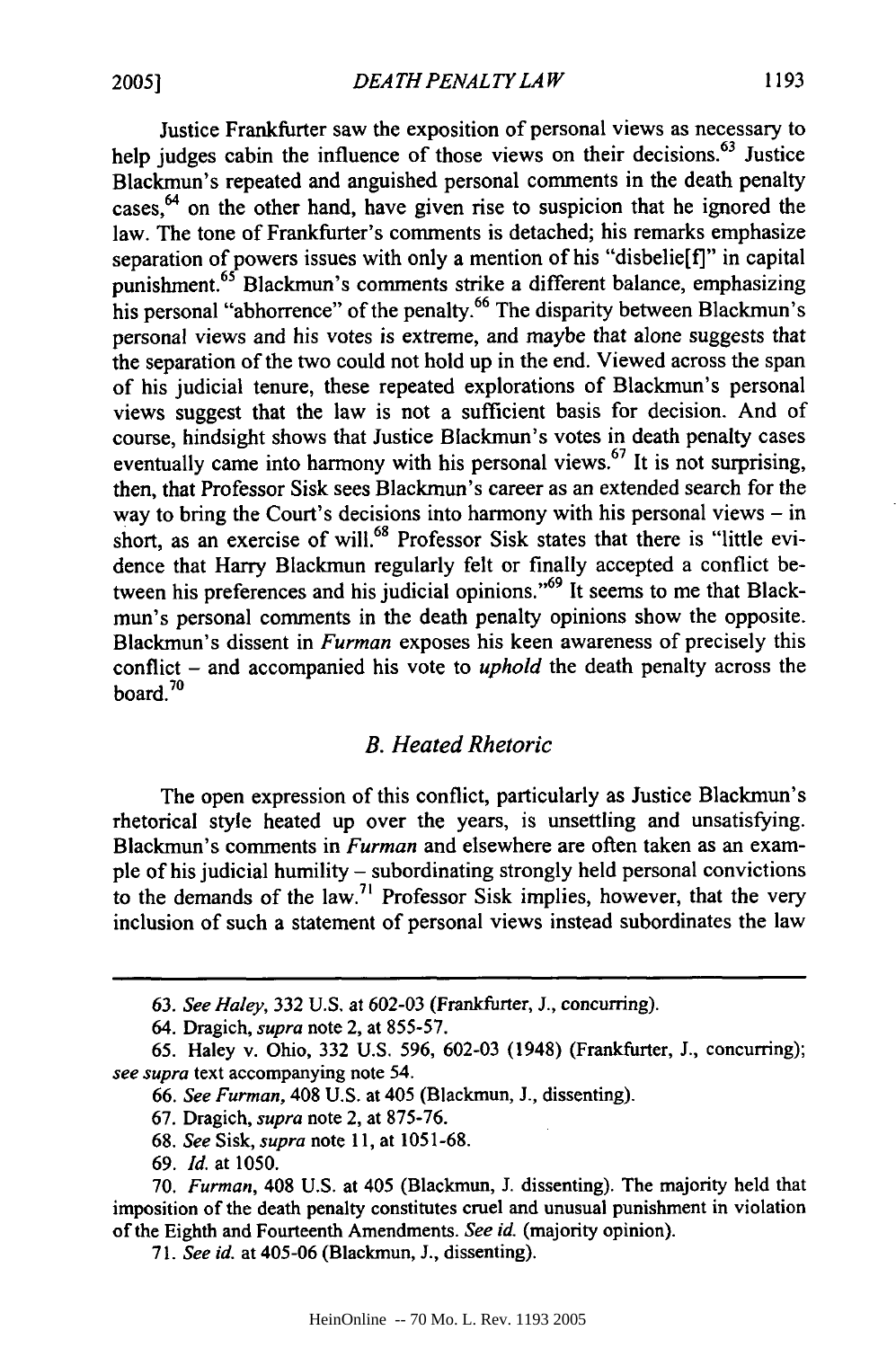to the judge.<sup> $22$ </sup> Such statements invite the speculation that the judge's personal views did influence the decision, and they do little to promote the general notion of the rule of law.

But there is more to the story of Justice Blackmun's death penalty jurisprudence than imposition of his own will. The law itself was in disarray, as noted above - not so different from the situation Professor Deason described in the arbitration cases.<sup>73</sup> When the existing law fails to dictate the decision, judges sometimes react by criticizing the  $law$ .<sup>74</sup> In such situations, judges also employ mechanisms such as distinguishing cases to the point of absurdity, changing their votes, or choosing one line of cases over another.<sup>75</sup> The *Lockett* correspondence clearly shows that Justice Blackmun tried, at an early juncture in the Court's *post-Furman* jurisprudence, to convince the Court to adopt a narrower version of the individualized sentencing mandate in order to head off the contradictions already developing in the case law.<sup>76</sup> He simply was not successful in this endeavor - and this inability to persuade the Court may be one marker of his relative ineffectiveness as a Justice according to Professor Wrightsman's analysis.<sup>77</sup>

## *C. Egalitarianism and Individuality*

Professor Kobylka identified "egalitarianism" as another important aspect of the abortion cases.<sup>78</sup> The death penalty cases exhibit this same concem. In the abortion cases, the concern about egalitarianism related to poverty.<sup>79</sup> Blackmun reacted angrily to decisions denying public abortion funding and cases imposing waiting periods and other burdens that fell more harshly on poor women.<sup>80</sup> In the death penalty cases, Blackmun's egalitarianism related primarily to racial disparities in imposition of the penalty, and also to

76. *See* Lockett v. Ohio, 438 U.S. 586, 613, 615-16 (1978) (Blackmun, J., concurring in part and concurring in the judgment).

<sup>72.</sup> Sisk, *supra* note 11, at 1051-68.

<sup>73.</sup> *See generally* Deason, *supra* note 3.

<sup>74.</sup> See generally Robert W. Sweet, The Judge's *Dilemma:* Duty or Conscience?, 19 CARDOZO L. REV. 1041, 1045 (1997).

<sup>75.</sup> In Walton v. Arizona, Justice Scalia resolved this conflict by declaring that he would no longer follow *Lockett.* 497 U.S. 639, 672-73 (1990) (plurality opinion) (Scalia, J., concurring in part and concurring in the judgment), *overruled by* Ring v. Arizona, 536 U.S. 584 (2002) (plurality).

<sup>77.</sup> Larry S. Wrightsman & Justin R. La Mort, *Why Do Supreme Court Justices Succeed or Fail? Harry Blackmun as an Example,* 70 Mo. L. REV. 1261, 1263-65 **(2005).**

<sup>78.</sup> Kobylka, *supra* note 7.

<sup>79.</sup> *Id.* at **1113.**

<sup>80.</sup> Sisk, *supra* note **11,** at 1056, 1059.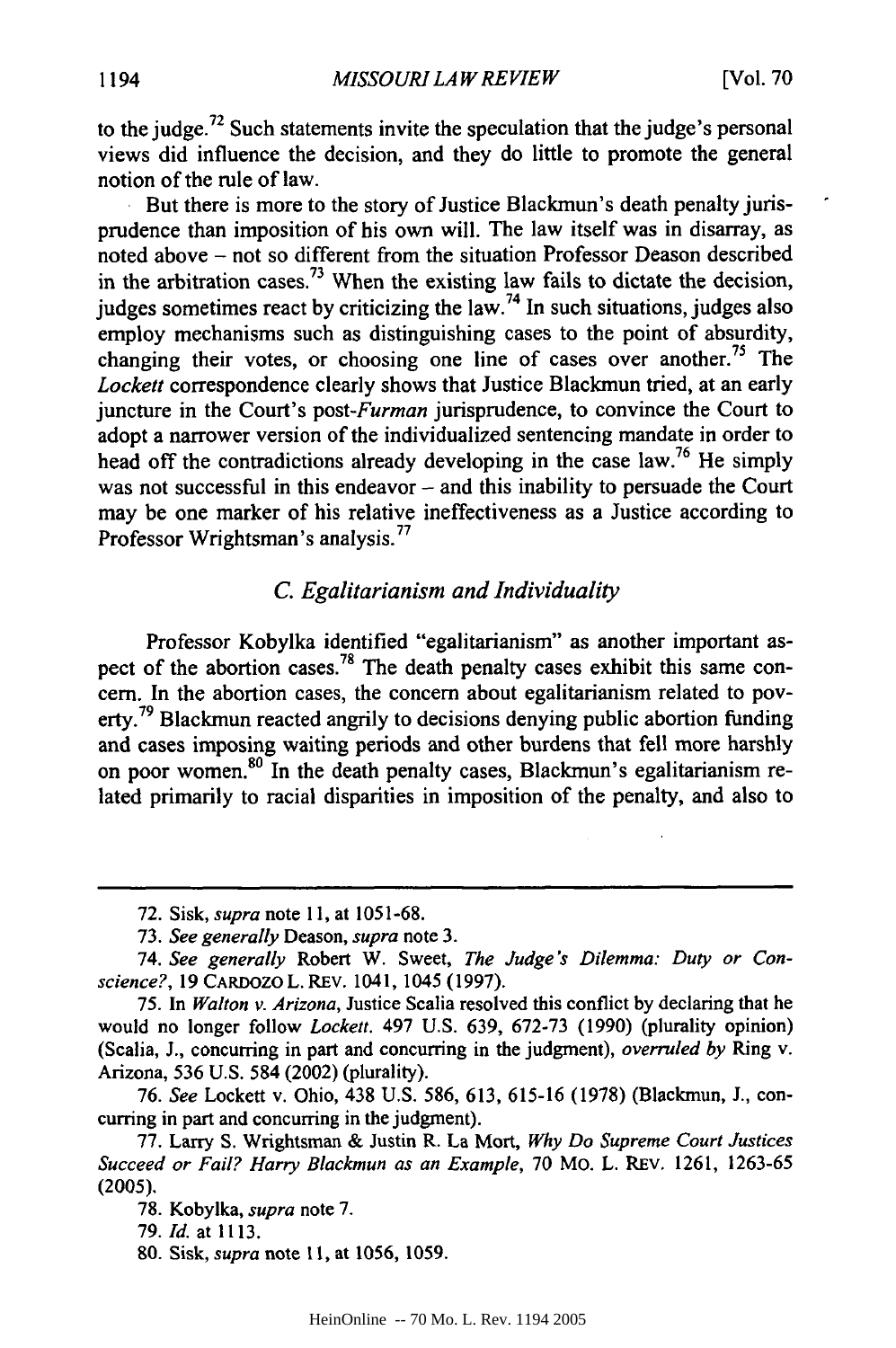**<sup>1195</sup> 2005]** *DEA TH PENAL TY LA <sup>W</sup>*

issues of poverty, poor education, and minimal assistance of counsel.<sup>81</sup> Blackmun's opinion in *McCleskey v. Kemp* condemns the Court's unwilling-<br>ness to consider statistical evidence of racial bias in capital sentencing.<sup>82</sup> *McCleskey* is clearly one of the key cases in Justice Blackmun's change of views on the death penalty.

At about this same time, Justice Blackmun's opinions show a decided shift toward personalization of and sympathy for the defendant. This focus appears to be dictated by the broad formulation of the *Lockett* rule, which Blackmun initially resisted and which was solidified in the Court's 1982 decision in *Eddings v. Oklahoma*.<sup>83</sup> By 1986, Justice Blackmun's "transformation" to staunch opponent of the death penalty was essentially complete, though it would be another eight years before his *Callins* dissent appeared. <sup>84</sup>

## *D. The Path to Callins*

The Blackmun Papers shed some new light on the road by which Justice Blackmun arrived at his dissent in *Callins.* The case of one condemned defendant, Warren McCleskey, seems to have played a critical role. After twice having his case heard by the Supreme Court, $85$  McCleskey was executed in the fall of 1991.<sup>86</sup> According to memoranda from his clerks, Blackmun was deeply affected by McCleskey's execution.<sup>87</sup> At breakfast the day after that execution, Blackmun dictated some remarks that would eventually form the basis of his *Callins* opinion.<sup>88</sup> From that point, it is clear that Blackmun and

84. Dragich, *supra* note 2, at 876.

*85. See McCleskey,* 481 U.S. 279; McCleskey v. Zant, 499. U.S. 467 (1991), *superseded by statute,* Anti-terrorism and Effective Death Penalty Act, 28 U.S.C. §§ 2244, 2255 (1996).

86. *See* "McClesky is Executed for '78 Killing," Atlanta Journal and Constitution, Sept. 25, 1991, sec. A p. 1.

87. *See* Memorandum to Blackmun from Steff [Stephanie Dangel], dated May 15, 1992 (p. 3) (referring to "the notes you dictated to me the morning after Warren McCleskey was executed last fall"); Memorandum from Andrea [Ward], dated June 16, 1992 (referring to "comments you made at breakfast shortly after the McCleskey execution last fall"), both in case file for *Sawyer v. Whitley,* Blackmun Papers, Box 604, Folder 6. The pre-argument memorandum on *Sawyer,* prepared by Steff [Stephanie Dangel] and dated February 23, 1992, also refers to "the discussion we had earlier in the year after Warren McCleskey's execution" (p. 31). Blackmun Papers Box 604, Folder 6.

88. *See* sources cited *supra* note 87.

*<sup>81.</sup> See generally* Deborah C. Malamud, *Intuition and Science in the Race Jurisprudence of Justice Blackmun,* 26 HASTINGS CONST. L.Q. 73, 97-99 (1998) (race); Michael D. Moore, *Tinkering with the Machinery of Death: An Examination and Analysis of State Indigent Defense Systems and their Application to Death-Eligible Defendants,* 37 WM. & MARY L. REv. 1617, 1617 (1996) (ineffective assistance).

<sup>82. 481</sup> U.S. 279, 345 (1987) (5-4 decision) (Blackmun, J., dissenting).

<sup>83. 455</sup> U.S. 104, 105 (1982) (5-4 decision).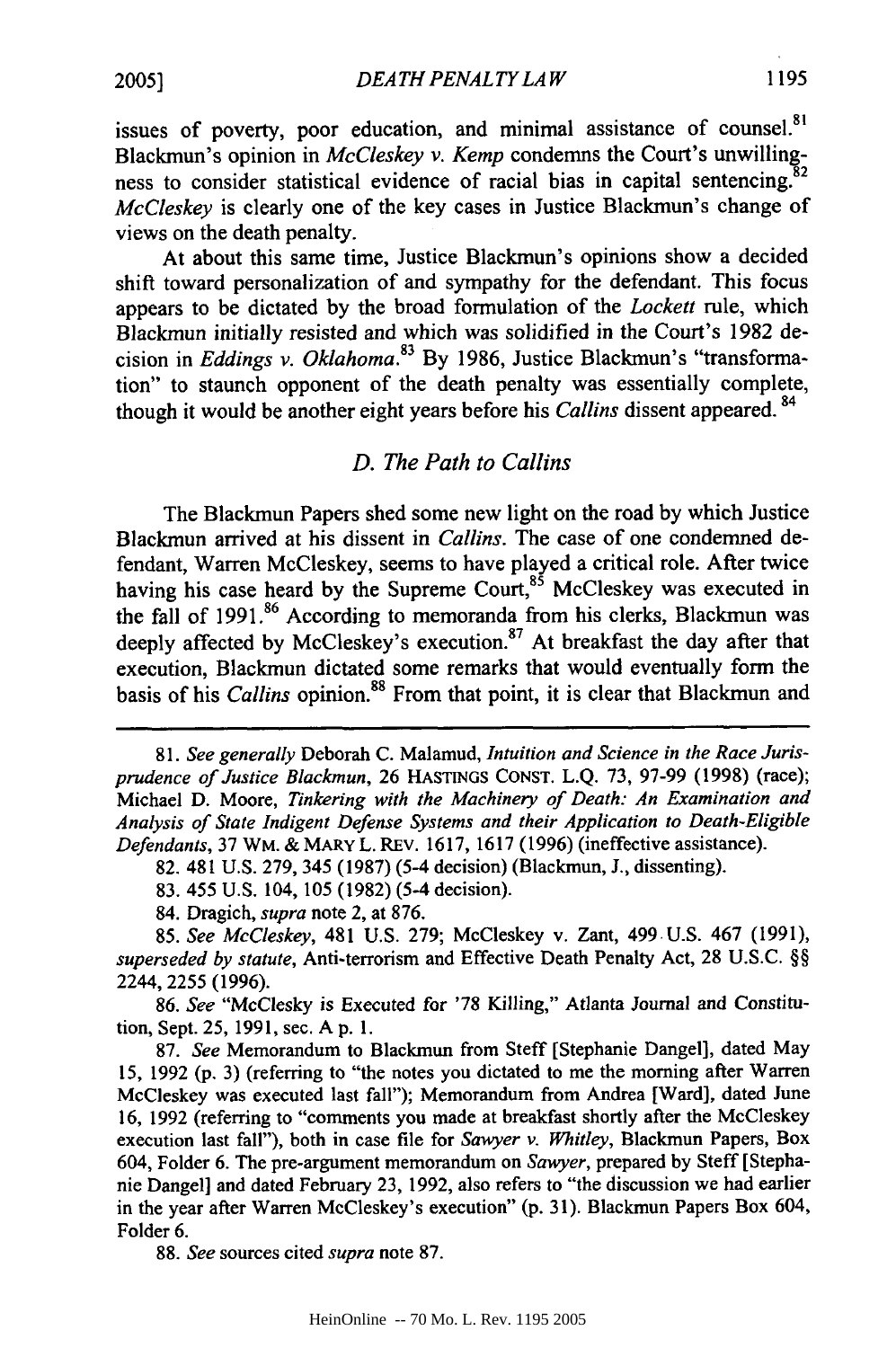his clerks searched for a case that would serve as a vehicle for his abandonment of capital punishment. Notes in the case file for *Sawyer v. Whitley, a* 1992 decision under consideration at the time of McCleskey's execution, discuss use of this case as the "perfect opportunity to explain how your views on the death penalty have evolved [because] of the [Court's] dismantling of the writ of habeas corpus."<sup>89</sup> The clerk who prepared a draft of Blackmun's concurrence in *Sawyer* states that "Part **1I** is intended as a ... personal statement from you on the state of habeas and the death penalty."<sup>90</sup>

Even in 1992, however, the clerk describes Justice Blackmun as "still believ[ing] that the death penalty can be const[itution]al [but that the] Court has gone 'too far' in ensuring its imposition."<sup>91</sup> In fact, Justice Blackmun voted in this case to uphold the death sentence.<sup>92</sup> Though he believed the Court's standard was wrong, <sup>93</sup> he joined Justice Stevens in finding that "Sawyer ha[d] failed to demonstrate that it is more likely than not that his death sentence was clearly erroneous."<sup>94</sup> Blackmun wrote an opinion concurring in the judgment, which said:

**I** ... write separately to express my ever-growing skepticism that, with each new decision from this Court constricting the ability of the federal courts to remedy constitutional errors, the death penalty really can be imposed fairly and in accordance with the requirements of the Eighth Amendment.

 $\ddotsc$ 

Since [the 1976 cases], the Court has upheld the constitutionality of the death penalty where sufficient procedural safeguards exist to ensure that the State's administration of the penalty is neither arbitrary nor capricious. At the time those decisions issued, federal courts possessed much broader authority than they do today to address claims of constitutional error on habeas review and, therefore, to examine the adequacy of a State's capital scheme and the fairness and reliability of its decision to impose the death

<sup>89.</sup> Memorandum to Blackmun from Steff [Stephanie Dangel], dated May 15, 1992 **(p.** 3), Blackmun Papers, Box 604, Folder 6.

<sup>90.</sup> Memorandum from Andrea [Ward], dated June 16, 1992, Blackmun Papers, Box 604, Folder 6. A thorough reading of the files makes clear that the basis for - and often the wording of - opinions came from Blackmun himself, often communicated to his clerks orally at breakfast. For a contrary view, see David J. Garrow, *The Brains Behind Blackmun,* **LEGAL** AFFAIRS, June 2005, at 27, 34.

<sup>91.</sup> Memorandum to Blackmun from Steff [Stephanie Dangel], dated February 23, 1992 (p. 31), Blackmun Papers Box 604, Folder 6.

<sup>92.</sup> Sawyer v. Whitley, 505 U.S. 333, 350 (1992) (Blackmun, J., concurring).

<sup>93.</sup> *Id.* at 350-51 (Blackmun, J., concurring in the judgment).

<sup>94.</sup> *Id.* at 375 (Stevens, J., concurring).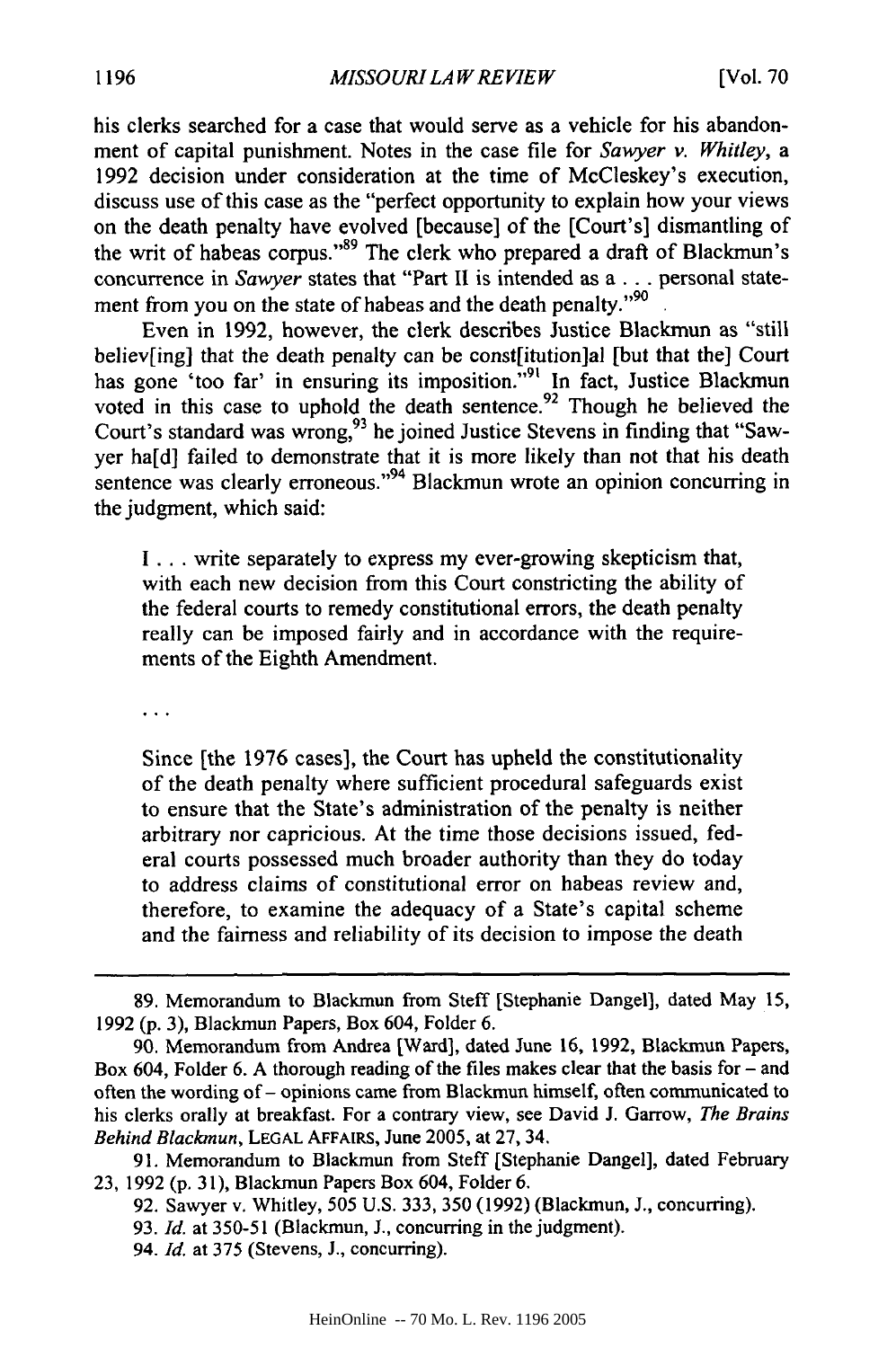penalty in a particular case. The more the Court constrains the federal courts' power to reach the constitutional claims of those sentenced to death, the more the Court undermines the very legitimacy of capital punishment itself.<sup>95</sup>

In August of 1993, a clerk wrote in a memo to Justice Blackmun that "the time has come to abandon the effort to craft a constitutional death penalty."<sup>96</sup> The discussion centers on the conflict between the demands of *Furman* for consistency in sentencing (reducing discretion of the sentencer) and *Lockett* (requiring particularlized consideration of each individual defendant).<sup>97</sup> As the term progressed, draft opinions were prepared for several cases in which executions were scheduled.<sup>98</sup> These drafts contain blank spaces where the name of the defendant and the name of the State would be filled in.99 The graphic images in the *Callins* dissent of the defendant strapped to the gurney, intravenous tubes in his arms  $-$  images I had assumed were particular to Bruce Callins  $-$  had been written with others  $-$  or with no one in particular  $-$  in mind. Each time an execution was delayed, the search began for another case.<sup>100</sup> Eventually, Blackmun's clerk concluded that "[i]nstead of searching for the ideal vehicle for the dissent, the dissent should be tailored for any death case."<sup>101</sup> In the end, the case of Bruce Callins was selected.

The process of selecting a case that presents an issue in a particularly useful way from among certiorari petitions in many similar cases is, of course, familiar to the Court. But here the search for a case in which to announce his views seems only to highlight Justice Blackmun's personal frustration with the Court. Even so, I do not share Professor Sisk's view that Jus-

**95.** *Id.* at 351, **360** (citations omitted) (Blackmun, J., concurring in the judgment).

96. Memorandum from Andy [Schapiro] to Blackmun, dated August 6, 1993, and captioned "The Death Penalty," Box 648, Folder 7.

97. *Id.* at 1-2.

98. *See* Memorandum to Blackmun from Michelle [Alexander], dated October 27, 1993, Blackmun Papers, Box 648, Folder 7 (discussing dissenting opinion that was "written for Gary Graham"); Memorandum to Blackmun from Michelle [Alexander], at 5, dated November 16, 1993, Blackmun Papers, Box 648, Folder 7 (discussing Blackmun's desire "to release the death penalty dissent by the end of the calendar year," discussing various cases pending at the time, and recommending use of Schlup v. Delo as the "best vehicle").

99. *See* Draft [opinion] dated February 2, 1994, Blackmun Papers, Box 648, Folder 5 (caption, docket number, name, and State of Bruce Callins filled in by hand).

100. *See* Memorandum to Justice Blackmun from Michelle [Alexander], dated January 27, 1994 and captioned "Capital Cases," (discussing fact the "the two cases I picked out as great vehicles may well not reach this Court for months" (referring to cases of Jeffrey Walton and Malcolm Rent Johnson)).

101. Memorandum to Blackmun from Michelle [Alexander], dated January 27, 1994 at 1, Blacknun Papers, Box 648, Folder 6 at 2 (requesting approval "to modify the dissent (slightly) to accommodate any death case").